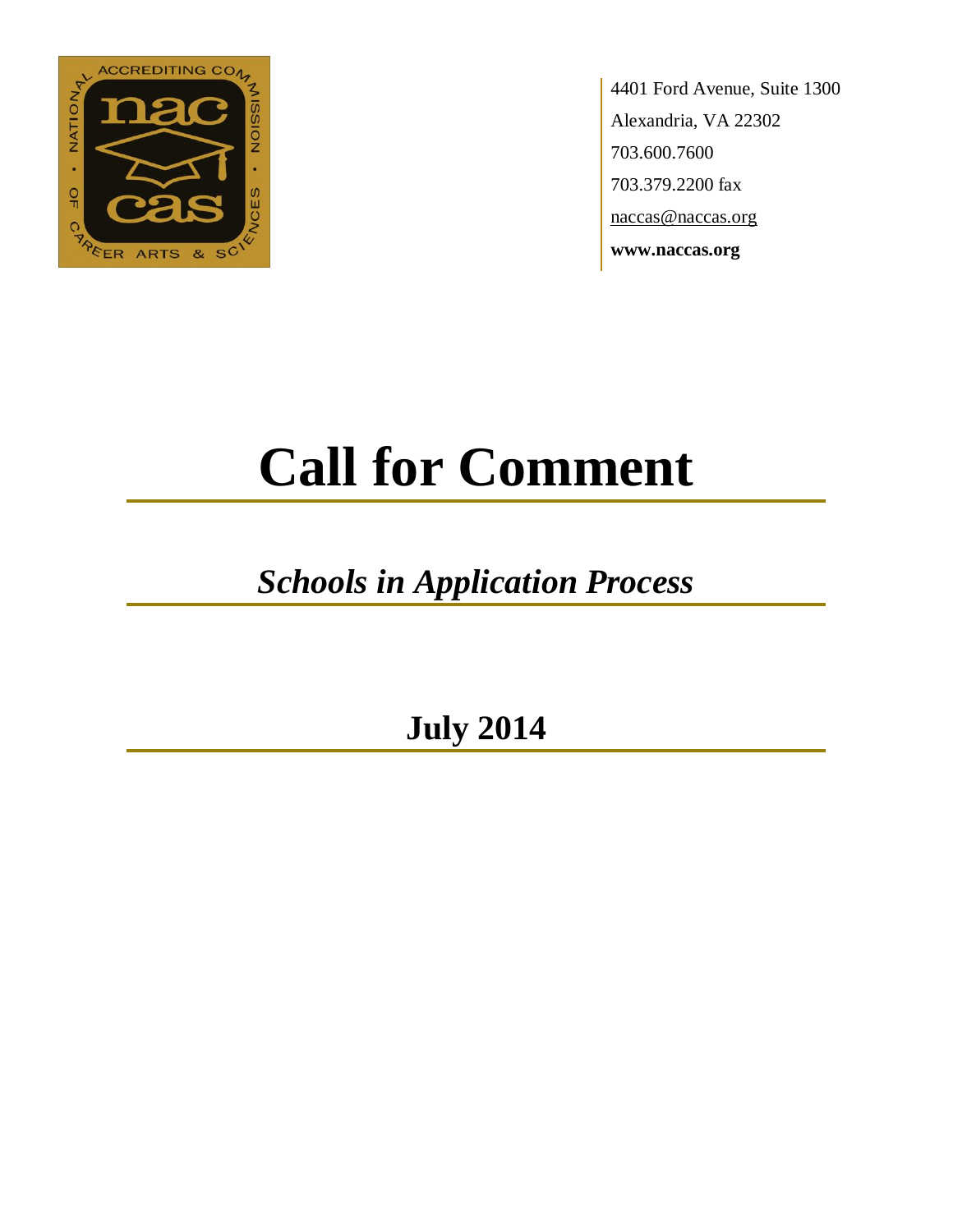### -- **List of Schools in the Application Process**

*In accordance with Sections 10.0 and 10.1 of NACCAS' Rules of Practice and Procedure and 34 CFR 602.23(b), the NACCAS Board of Commissioners seeks comments on institutions that are currently in the process of applying for accreditation or renewal of accreditation.*

Instructions: If you have information that would contribute to the Commission's review of any of the institutions listed below, please complete the attached comment form and e-mail it to Erica Wilkerson at ewilkerson@naccas.org. Please include the following in the subject line of your email: School List Call for Comment: July 2014. Pursuant to Section 10.1 of NACCAS' *Rules of Practice and Procedure*, please submit all comments within (15) days of the date of distribution of this Call for Comment.

#### ALABAMA

Alabama School of Nail Technology Ref. #I13056-00 202 Commerce Street Jackson, AL 36545 **Process: Initial Accreditation**

#### FLORIDA

GUTI The Premier Beauty and Wellness Academy Ref. #019047-00 4212 Cortez Road West Bradenton, FL 34210 **Process: Renewal of Accreditation**

#### **GEORGIA**

MAK Beauty Institute Ref. #I13062-00 570 Lakeland Plaza Cumming, GA 30040 **Process: Initial Accreditation**

#### LOUISIANA

VH Barber & Styling Academy Ref. #I13047-00 505 Barksdale Boulevard Bossier, LA 71112 **Process: Initial Accreditation**

#### MARYLAND

International Beauty School Ref. #030004-00 119 North Centre Street Cumberland, MD 21502 **Process: Renewal of Accreditation**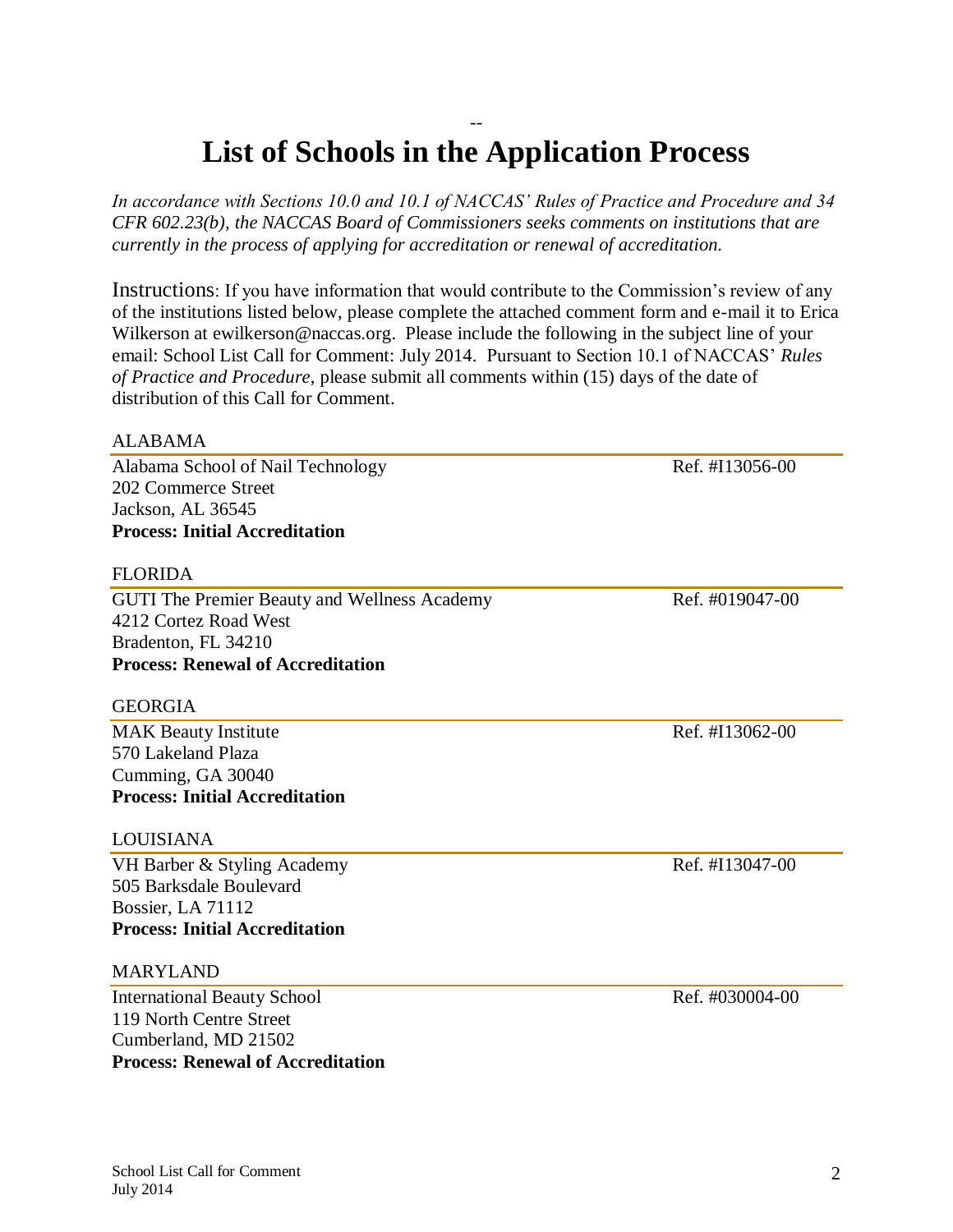| <b>MINNESOTA</b>                                          |                 |
|-----------------------------------------------------------|-----------------|
| Park Avenue School of Cosmetology, Inc.                   | Ref. #A33040-02 |
| 410 30 <sup>th</sup> Avenue East, Suite #106              |                 |
| Alexandria, MN 56308                                      |                 |
| <b>Process: Initial Additional Location Accreditation</b> |                 |
| <b>MISSISSIPPI</b>                                        |                 |
| Mississippi College of Beauty Culture                     | Ref. #034005-00 |
| 732 Sawmill Road                                          |                 |
| Laurel, MS 39440                                          |                 |
| <b>Process: Renewal of Accreditation</b>                  |                 |
| <b>NEW YORK</b>                                           |                 |
| Ferrara's Beauty School                                   | Ref. #I12064-00 |
| 108-22 Queens Boulevard, 2 <sup>nd</sup> Floor            |                 |
| Forest Hills, NY 11375                                    |                 |
| <b>Process: Initial Accreditation</b>                     |                 |
| <b>VIRGINIA</b>                                           |                 |
| Graham Webb International Academy of Hair                 | Ref. #056042-00 |
| 1621 North Kent St., #1617LL                              |                 |
| Arlington, VA 22209                                       |                 |
| <b>Process: Renewal of Accreditation</b>                  |                 |
| Springfield Beauty Academy, Inc.                          | Ref. #056044-00 |
| 4223 Annandale Road                                       |                 |
| Annandale, VA 22003                                       |                 |
| <b>Process: Renewal of Accreditation</b>                  |                 |
| <b>International Beauty School</b>                        | Ref. #B30004-01 |
| 808 Berryville Avenue                                     |                 |
| Winchester, VA 22601                                      |                 |
| <b>Process: Renewal of Accreditation</b>                  |                 |
| WASHINGTON                                                |                 |
| Elite Cosmetology, Barber & Spa Academy                   | Ref. #I11088-00 |
| 2606 West Nob Hill Boulevard                              |                 |
| Yakima, WA 98902                                          |                 |

**Process: Initial Accreditation**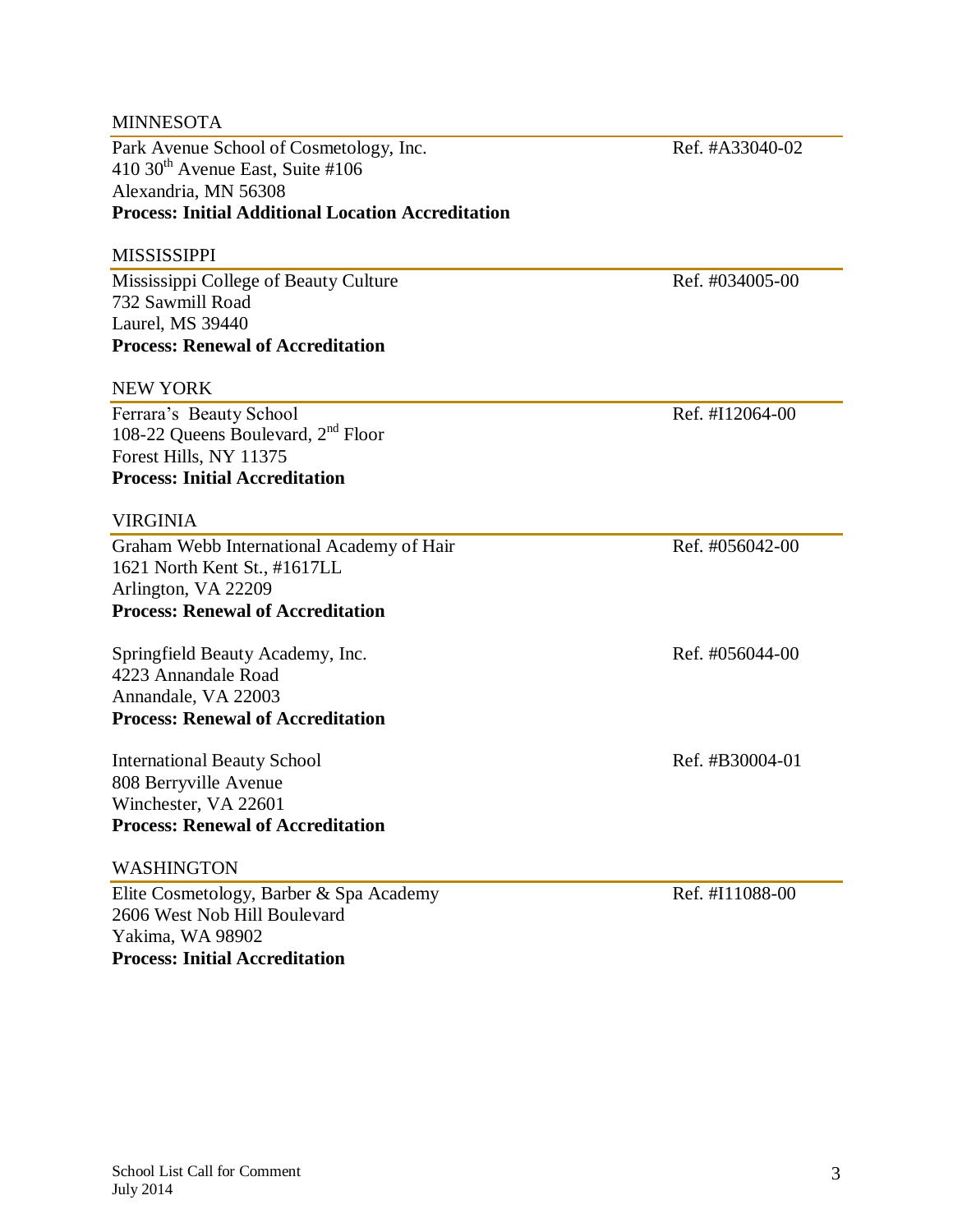# **Call for Comment**

## *Schools in Application Process*

## July 2014

### **Comment Form**

| *Name:                            |  |  |  |
|-----------------------------------|--|--|--|
| <i><b>*Organization Name:</b></i> |  |  |  |
| *Address:                         |  |  |  |
|                                   |  |  |  |

\*Identifying information is optional: Identifying information is only used to provide the Commission with statistics on the level of response from the diverse communities of interest.

**Written Comments**: Please identify the institution on which you are commenting. You may attach additional pages, if you wish. Thank you for taking the time to share information on schools that are seeking initial accreditation or renewal of accreditation.

\_\_\_\_\_\_\_\_\_\_\_\_\_\_\_\_\_\_\_\_\_\_\_\_\_\_\_\_\_\_\_\_\_\_\_\_\_\_\_\_\_\_\_\_\_\_\_\_\_\_\_\_\_\_\_\_\_\_\_\_\_\_\_\_\_\_\_\_\_\_\_\_\_\_\_\_\_\_

\_\_\_\_\_\_\_\_\_\_\_\_\_\_\_\_\_\_\_\_\_\_\_\_\_\_\_\_\_\_\_\_\_\_\_\_\_\_\_\_\_\_\_\_\_\_\_\_\_\_\_\_\_\_\_\_\_\_\_\_\_\_\_\_\_\_\_\_\_\_\_\_\_\_\_\_\_\_

\_\_\_\_\_\_\_\_\_\_\_\_\_\_\_\_\_\_\_\_\_\_\_\_\_\_\_\_\_\_\_\_\_\_\_\_\_\_\_\_\_\_\_\_\_\_\_\_\_\_\_\_\_\_\_\_\_\_\_\_\_\_\_\_\_\_\_\_\_\_\_\_\_\_\_\_\_\_

\_\_\_\_\_\_\_\_\_\_\_\_\_\_\_\_\_\_\_\_\_\_\_\_\_\_\_\_\_\_\_\_\_\_\_\_\_\_\_\_\_\_\_\_\_\_\_\_\_\_\_\_\_\_\_\_\_\_\_\_\_\_\_\_\_\_\_\_\_\_\_\_\_\_\_\_\_\_

\_\_\_\_\_\_\_\_\_\_\_\_\_\_\_\_\_\_\_\_\_\_\_\_\_\_\_\_\_\_\_\_\_\_\_\_\_\_\_\_\_\_\_\_\_\_\_\_\_\_\_\_\_\_\_\_\_\_\_\_\_\_\_\_\_\_\_\_\_\_\_\_\_\_\_\_\_\_

\_\_\_\_\_\_\_\_\_\_\_\_\_\_\_\_\_\_\_\_\_\_\_\_\_\_\_\_\_\_\_\_\_\_\_\_\_\_\_\_\_\_\_\_\_\_\_\_\_\_\_\_\_\_\_\_\_\_\_\_\_\_\_\_\_\_\_\_\_\_\_\_\_\_\_\_\_\_